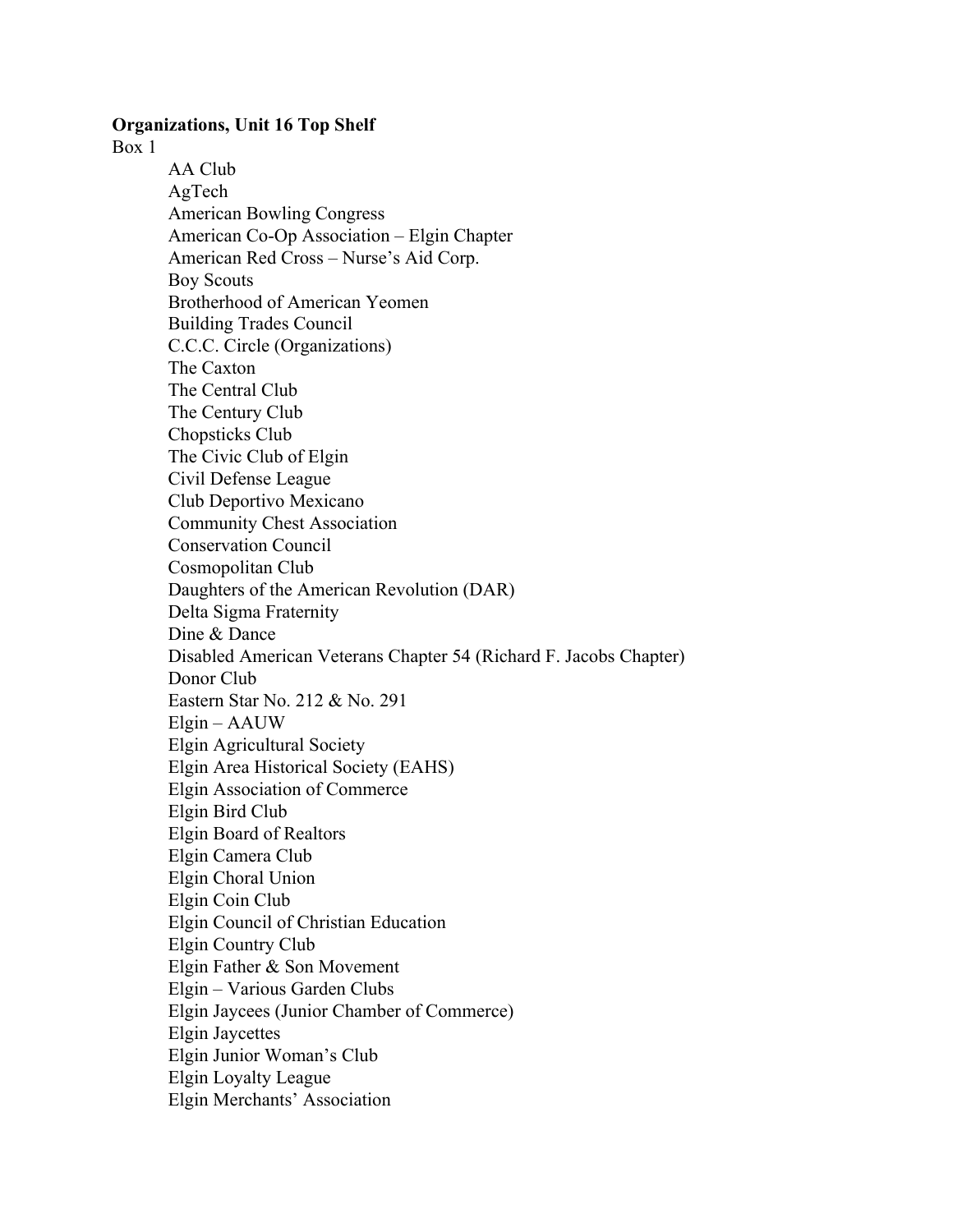Elgin Marine Club Elgin Motor Club Elgin Philatelic Society Elgin Racing Pigeon Club Elgin Public Museum Elgin Rifle Club Elgin Rotary Club Elgin Sports Hall of Fame Foundation Elgin Scottish Society Elgin Stamp Club Elgin Trades Council Elgin United Community Fund Walther League Elgin Weaver's Guild Elgin Woman's Club Elgin Elks Club (Lodge 737) **Organizations Box 2** Family Services of Illinois Fideliter Club Fortnightly Club Gifford Park Association Golden Kiwanis Gold Star Mothers' Club Greater Elgin Senior Services Guadalupana Club Housing Organizations Ice Skating Associations Illinois Nature Study Society of Elgin Izaak Walton League (Elgin Chapter) Jayne Shover Easter Seal Association Job's Daughters Bethel No. 61 John Ericson Club – Elgin Unit Kane County Bar Association Kiwanis Club Knights of Columbus Knights Templar No. 36 Larkin Center League of Women Voters Lions Club Maecenans Masonic Lodge No. 117 Masonic Temple Association **Matheans** Men's Garden Club of Elgin Modern Woodmen of America Camp 60 (Silver Leaf Camp M.W.A. No. 601)